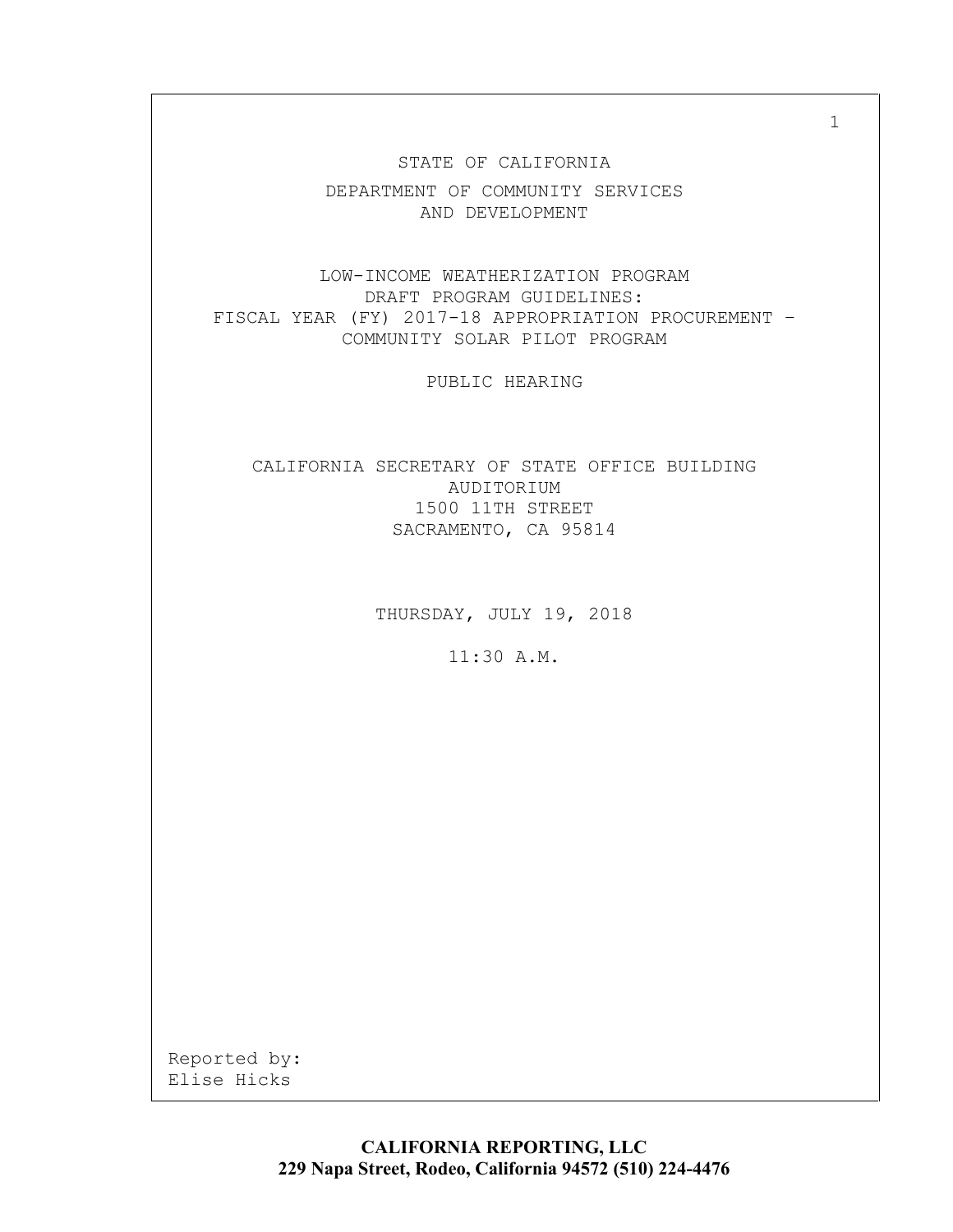| APPEARANCES |  |
|-------------|--|
|             |  |

## CSD STAFF:

Glen Baird, Hearing Officer

PUBLIC COMMENT:

None

## INDEX

## PAGE

| 1. Opening Remarks & Introductions |  |
|------------------------------------|--|
| 2. Public Comment                  |  |
| 5. Adjournment                     |  |

2